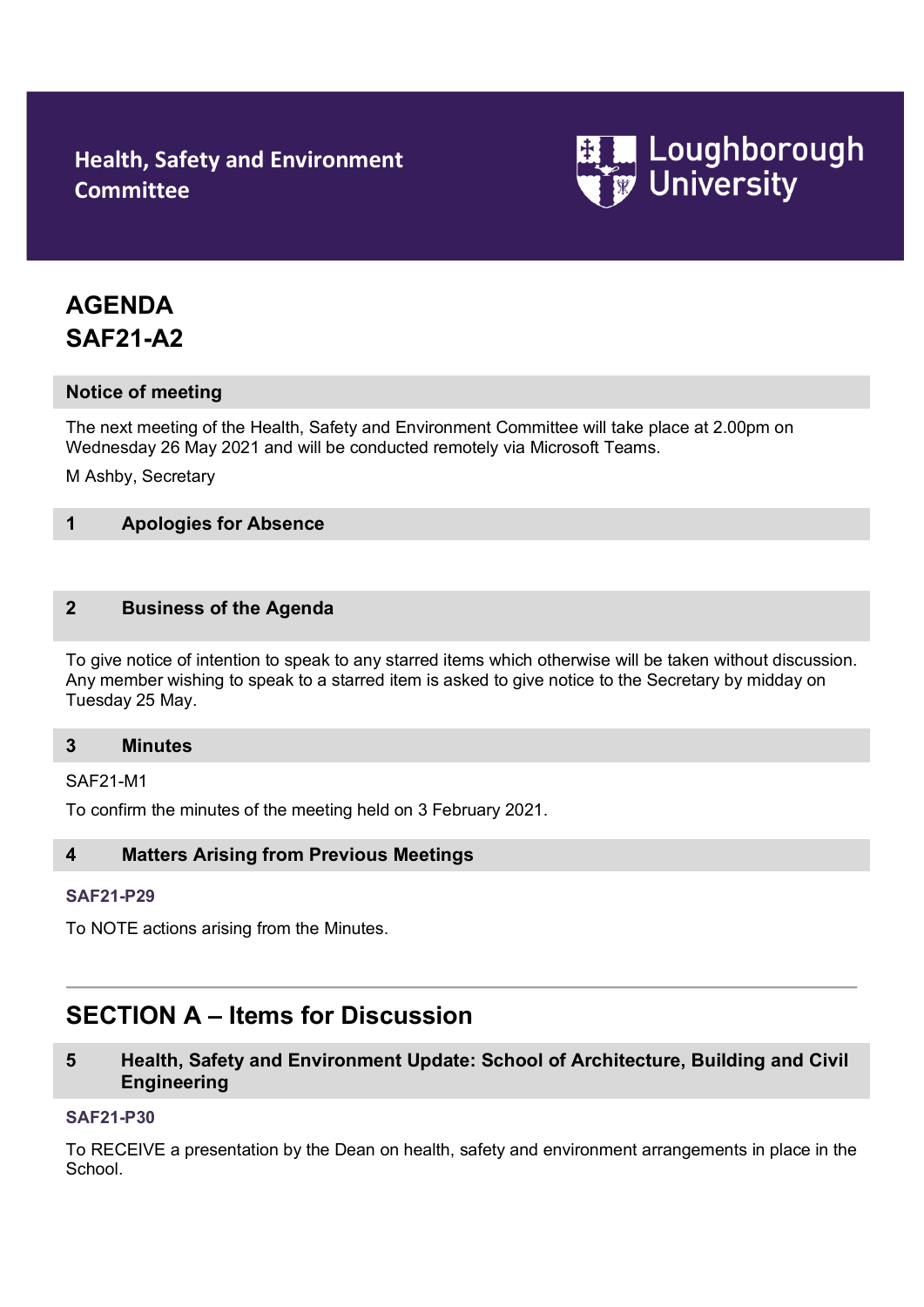## **6 Report from the Director of Health, Safety and Wellbeing**

## **[SAF21-P3](http://www.lboro.ac.uk/admin/committees/hsec/papers/2012/saf12-p32.doc)1**

To NOTE an update from the Director of Health, Safety and Wellbeing.

#### **7 Coronavirus Response**

## **[SAF21-P3](http://www.lboro.ac.uk/admin/committees/hsec/papers/2012/saf12-p32.doc)2, [SAF21-P3](http://www.lboro.ac.uk/admin/committees/hsec/papers/2012/saf12-p32.doc)3**

- 7.1 To RECEIVE an update on the University's Coronavirus response;
- 7.2 To RECEIVE an update on Covid 19 testing on campus and ENDORSE current resting provision.

## **8 Statutory Compliance Key Performance Indicators**

## **[SAF21-P3](http://www.lboro.ac.uk/admin/committees/hsec/papers/2012/saf12-p32.doc)4, [SAF21-P3](http://www.lboro.ac.uk/admin/committees/hsec/papers/2012/saf12-p32.doc)5**

To RECEIVE updates in relation to statutory compliance key performance indicators:

- (i) Health, Safety and Environment Statutory Compliance Sub-Committee Report;
- (ii) Ionising/Non-Ionising Radiation, Chemical, Biological/GM and HTA KPIs.

## **9 Radiation Protection Update**

## **[SAF21-P3](http://www.lboro.ac.uk/admin/committees/hsec/papers/2012/saf12-p32.doc)6**

- 9.1 To NOTE and ENDORSE radiological non-compliances and associate recommendations;
- 9.2 To NOTE an update on decommissioning and permit requirements;
- 9.3 To NOTE an update on HSE changes to registrations/consent under IRR17.

## **10 Chemical and Biological Safety Update**

## **[SAF21-P3](http://www.lboro.ac.uk/admin/committees/hsec/papers/2012/saf12-p32.doc)7**

To CONSIDER proposed changes to the human participation work health and safety element.

#### **11 Fire Safety Update**

#### **[SAF21-P3](http://www.lboro.ac.uk/admin/committees/hsec/papers/2012/saf12-p32.doc)8**

- 11.1 To RECEIVE a fire safety update;
- 11.2 To CONSIDER proposed criteria to determine appropriate standards to apply in the event of a significant refurbishment;
- 11.3 To CONFIRM a commitment to the current Fire Risk Assessment review period for accommodation and to CONSIDER a proposed wider position on University Fire Risk Assessments review periods;
- 11.4 To NOTE agreed actions that have moved the fire compliance KPI from red to amber.

## **12 Occupational Health and Wellbeing Service Annual Report**

## **[SAF21-P3](http://www.lboro.ac.uk/admin/committees/hsec/papers/2012/saf12-p32.doc)9**

To RECEIVE the annual report of the Occupational Health and Wellbeing Service.

## **13 Sustainability Annual Report**

#### **[SAF21-P4](http://www.lboro.ac.uk/admin/committees/hsec/papers/2012/saf12-p32.doc)0**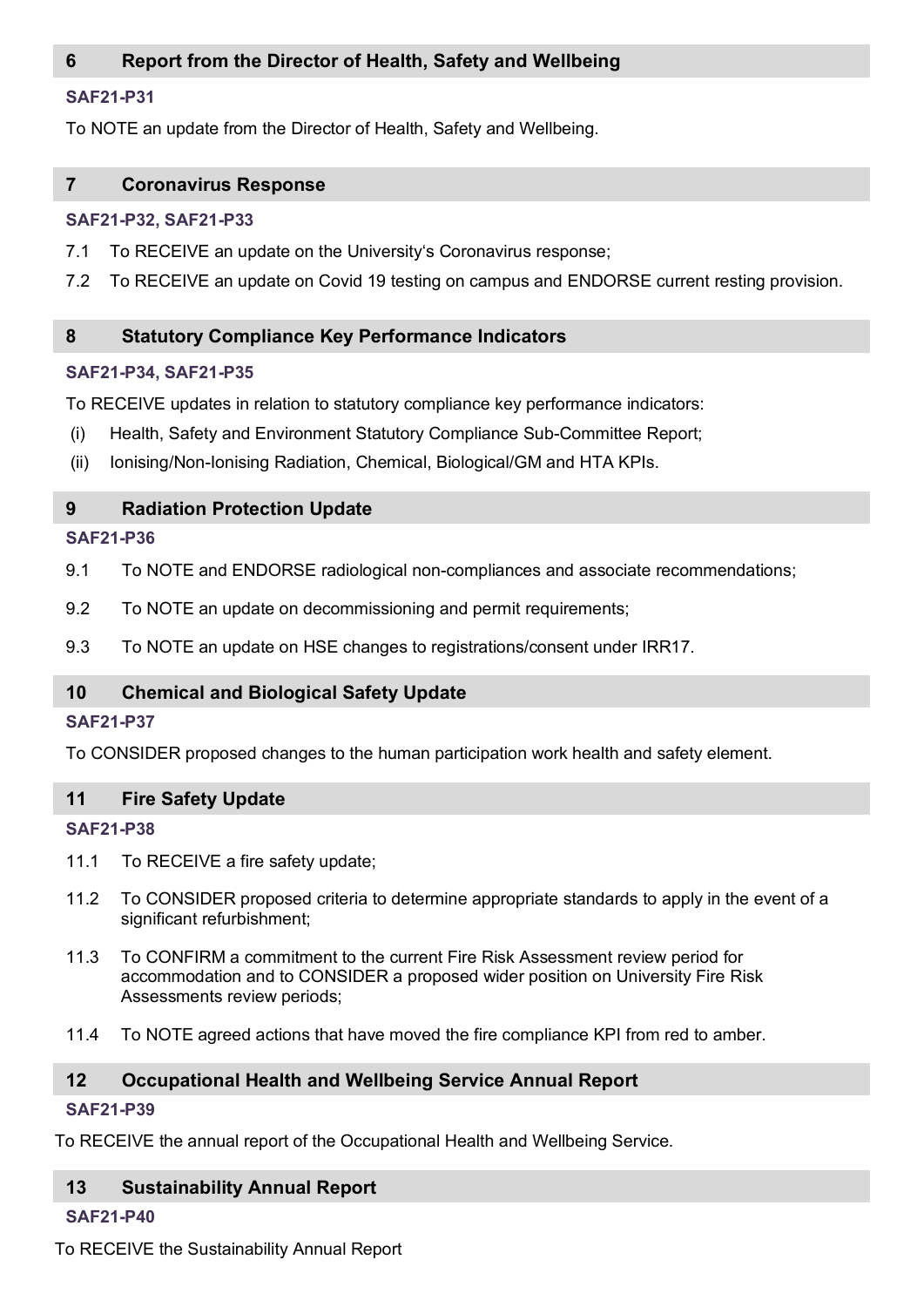## **14 Future Business**

#### **[SAF21-P4](http://www.lboro.ac.uk/admin/committees/hsec/papers/2012/saf12-p32.doc)1**

To CONSIDER proposed items of business for future meetings

## **15 Committee Effectiveness**

#### **[SAF21-P4](http://www.lboro.ac.uk/admin/committees/hsec/papers/2012/saf12-p32.doc)2**

To CONSIDER the effectiveness of the Committee.

## **SECTION B – Starred Items for Approval**

#### **\*16 Fire Safety Policy**

#### **[SAF21-P4](http://www.lboro.ac.uk/admin/committees/hsec/papers/2012/saf12-p32.doc)3**

To APPROVE a revised version of the existing University Fire Policy.

#### **\*17 Safeguarding Policy**

#### **[SAF21-P4](http://www.lboro.ac.uk/admin/committees/hsec/papers/2012/saf12-p32.doc)4**

On the advice of the Director of Student Services, to APPROVE proposed changes to the Safeguarding Policy.

## **\*18 Reports to Health, Safety and Environment Committee**

To RECEIVE the following reports:

- (i) **SAF21-P45** Environmental Compliance Report
- (ii) **SAF21-P46** Accident Data Report
- (iii) **[SAF21-P4](http://www.lboro.ac.uk/admin/committees/hsec/papers/2012/saf12-p32.doc)7** Annual Report of Ethics Review Sub-Committee for 2020/21

#### **\*19 Minutes**

To RECEIVE minutes of meetings of the following groups and sub-committees:

- (i) **SAF21-P48** GM/Biosafety Committee (24<sup>th</sup> March 2021)
- (ii) **SAF21-P49** Health Safety Environment Statutory Sub-Committee (22<sup>nd</sup> April 2021))
- (iii) **SAF21-P50** Non-Ionising Radiation Committee (25<sup>th</sup> March 2021)
- (iv) **SAF21-P51** Radiological Protection Sub-Committee (18<sup>th</sup> May 2021)